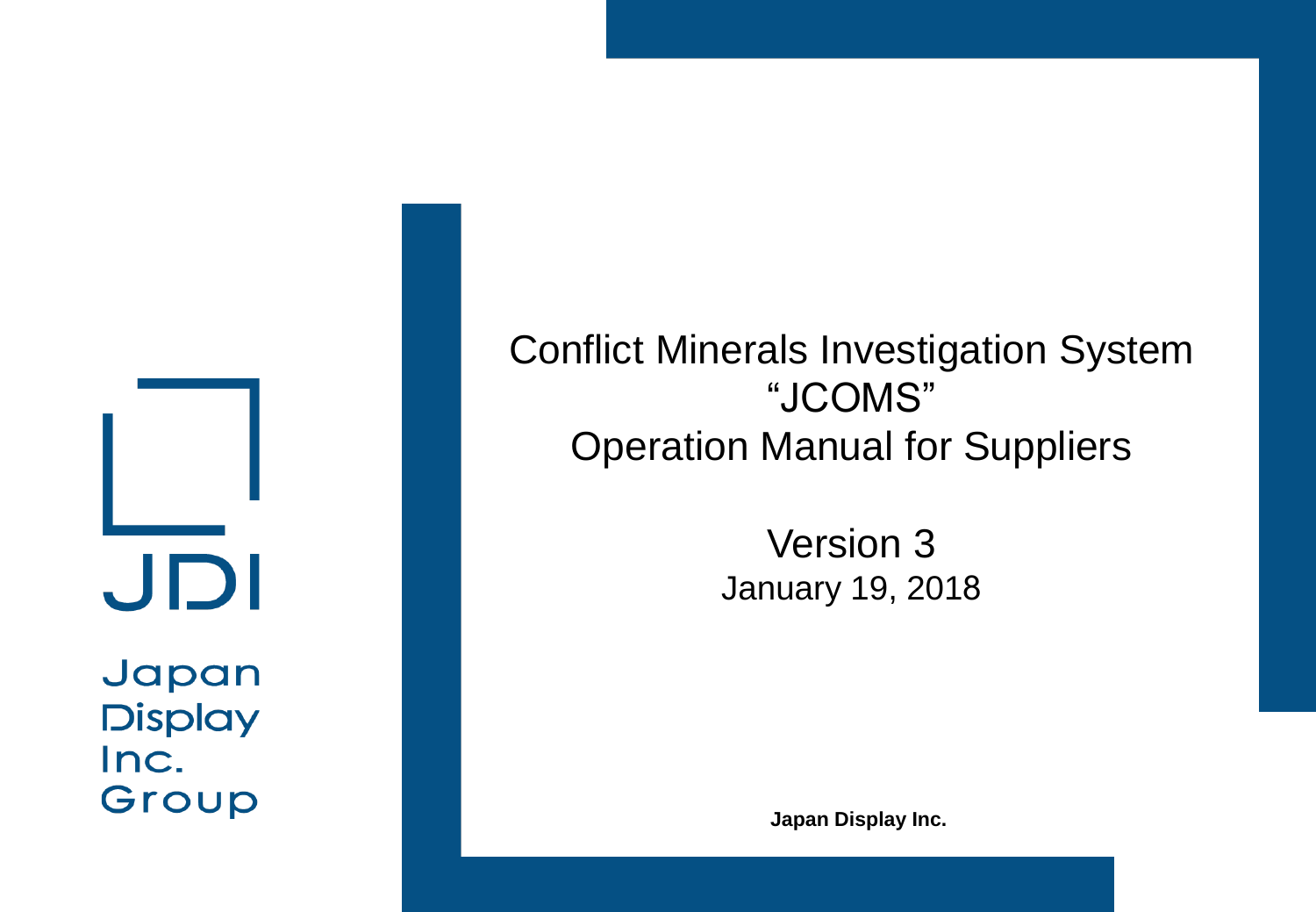### Revision history

|           | Version No. Date Issued | <b>Revision contents</b>        |  |
|-----------|-------------------------|---------------------------------|--|
| Version 1 | 2015/11/04              | <b>New</b>                      |  |
| Version 2 | 2016/03/04              | It was changed the URL.         |  |
| Version 3 | 2018/01/19              | The screen image was corrected. |  |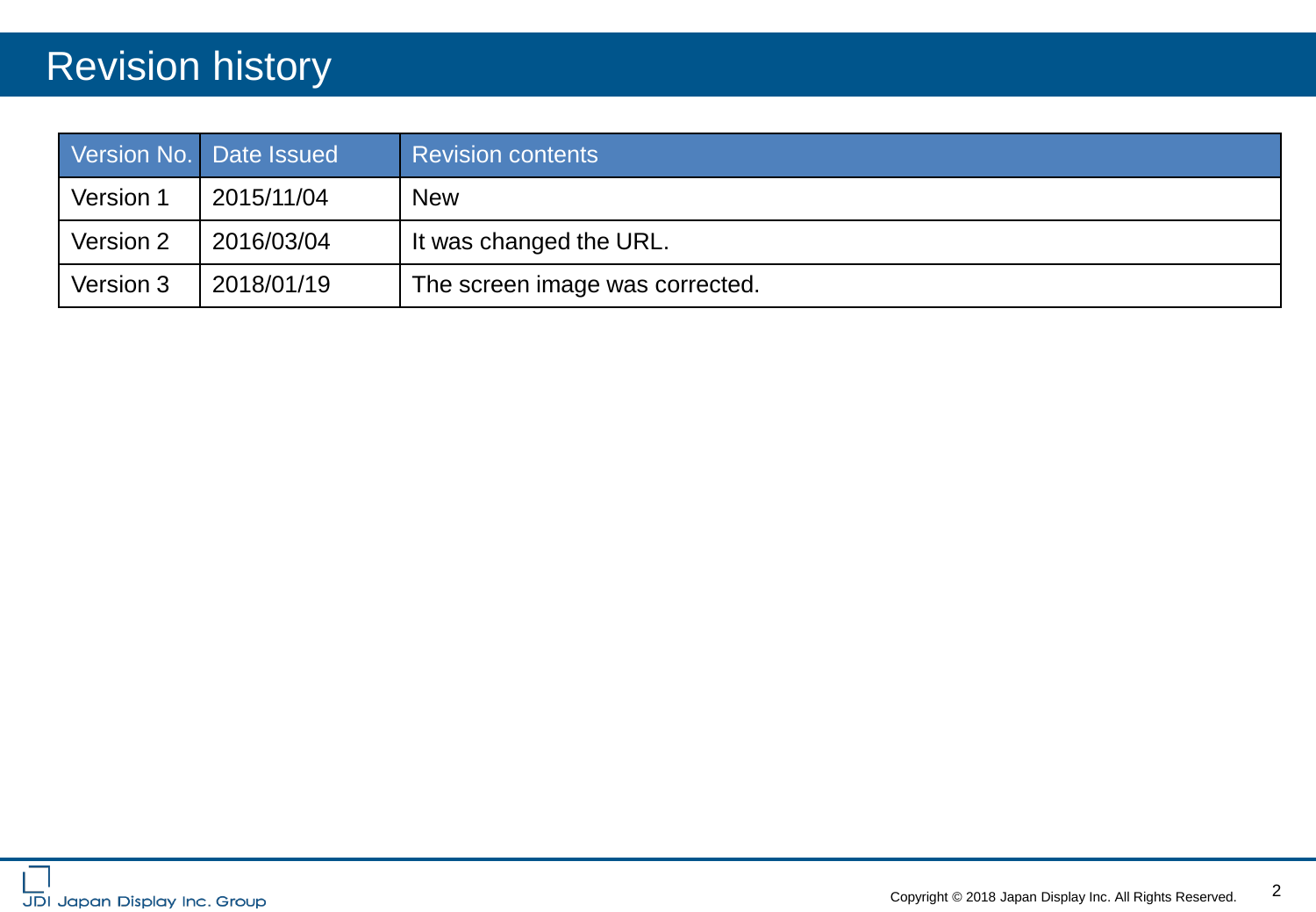### **Contents**

- 1. Function association chart
- 2. Investigation request mail and reminder mail
- 3. Login/logout
- 4. Survey list and Narrowing search
- 5. Survey reply registration
- 6. ID issuing notification mail and ID re-issuing notification mail
- 7. Operating environment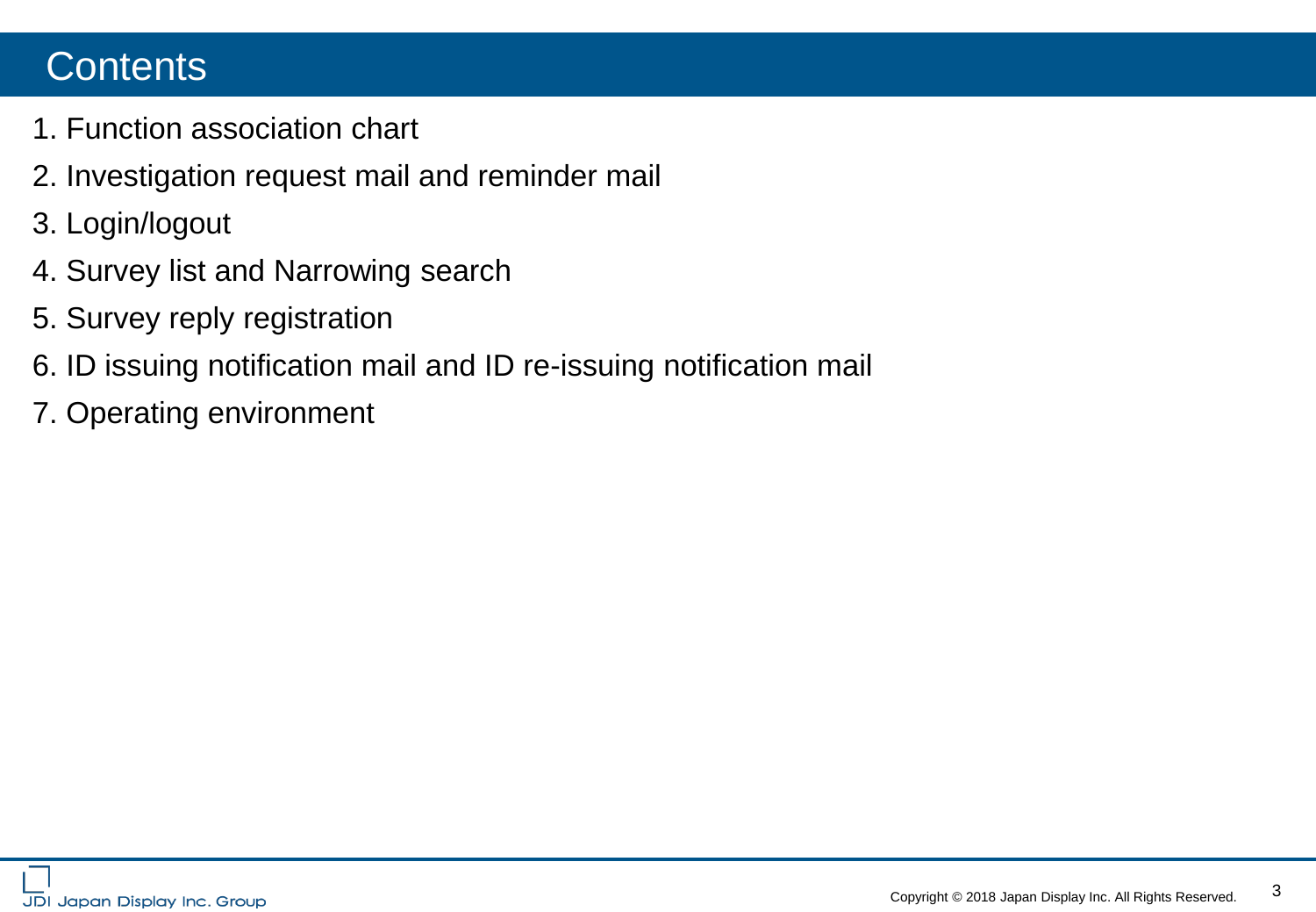### 1. Function association chart

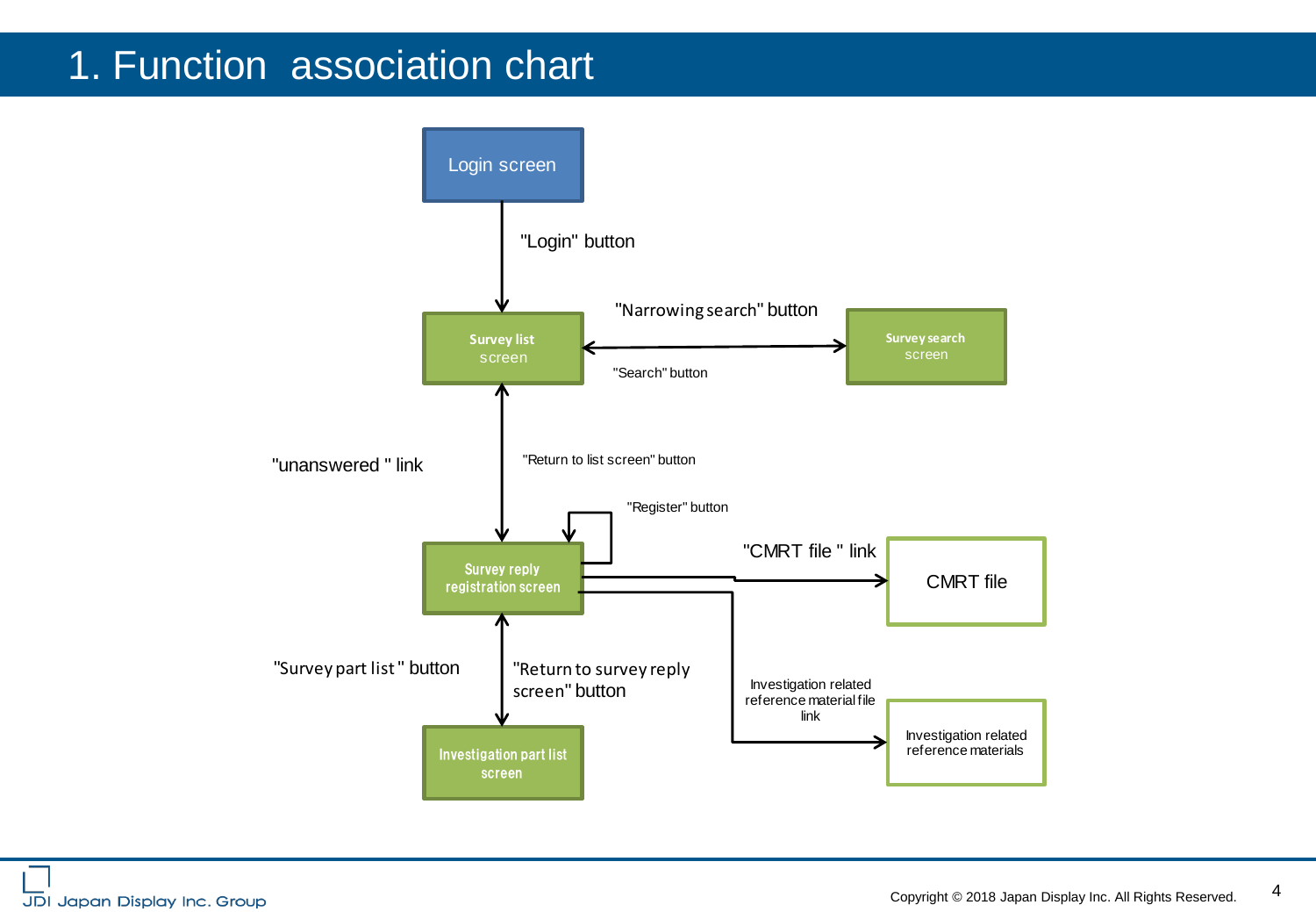### 2. Investigation request mail and reminder mail

 $\Box$  When a conflict minerals investigation request is executed, investigation request mail is sent to the investigation target supplier.

If no reply is provided within the reply deadline, a reminder mail may be sent.

 $\Box$  Check the contents of the investigation request of the mail that is received, check the contents of the investigation by logging into the system through the URL that is indicated in the mail text, and register the reply.

Investigation request mail **Exercise 2 and Terminder mail** Reminder mail

| [Important]Conflict minerals Product A Survey Request of conflict minerals survey execution                                                                                                                                                                                                                                                                                                                                                                                                                                                                               | [Important]Conflict minerals Product A Survey Request of conflict minerals survey execution                                                                                                                                                                                                                                                                                                                            |
|---------------------------------------------------------------------------------------------------------------------------------------------------------------------------------------------------------------------------------------------------------------------------------------------------------------------------------------------------------------------------------------------------------------------------------------------------------------------------------------------------------------------------------------------------------------------------|------------------------------------------------------------------------------------------------------------------------------------------------------------------------------------------------------------------------------------------------------------------------------------------------------------------------------------------------------------------------------------------------------------------------|
| TEST CORPORATION<br>Mr/MrsUser5 (User ID:A023008)<br>We sincerely appreciate your cooperation to conflict minerals survey all the time.<br>Base on our customer's demand, we will carry out the conflict minerals survey this time.<br>Thank you for your cooperation.<br>For details, please click the link of this mail to confirm the survey contents and reply it before reply deadline.<br>But for the inquiry about survey contents, please contact to the responsible person in charge of our company which<br>is listed in Conflict Minerals Survey Reply Screen. | TEST CORPORATION<br>Mr/MrsUser5 (User ID:A023008)<br>We sincerely appreciate your cooperation to conflict minerals survey all the time.<br>About the conflict minerals survey we requested on %5 basing on the demand of our customer, you have<br>not replied it by the reply deadline.<br>So please confirm the survey status and reply it by the following reply deadline.<br>Survey Request Name: Product A Survey |
| Survey Request Name: Product A Survey<br>RBA/GeSI Report: 5.1<br>Reply Deadline: 2018/02/19<br>URL: https://ecosol.nec.co.jp/JCOMS/Login.do                                                                                                                                                                                                                                                                                                                                                                                                                               | RBA/GeSI Report: 5.1<br>Reply Deadline: 2018/02/19<br>Comment :<br>URL: https://ecosol.nec.co.jp/JCOMS/Login.do                                                                                                                                                                                                                                                                                                        |
| <b>『JCOMS manual for Suppliers』:</b><br>Please download the manual from the following URL.<br>http://www.j-display.com/english/csr/transaction/index.html                                                                                                                                                                                                                                                                                                                                                                                                                 | <b>『JCOMS manual for Suppliers』:</b><br>Please download the manual from the following URL.<br>http://www.j-display.com/english/csr/transaction/index.html                                                                                                                                                                                                                                                              |
| Mentioned above                                                                                                                                                                                                                                                                                                                                                                                                                                                                                                                                                           | Mentioned above                                                                                                                                                                                                                                                                                                                                                                                                        |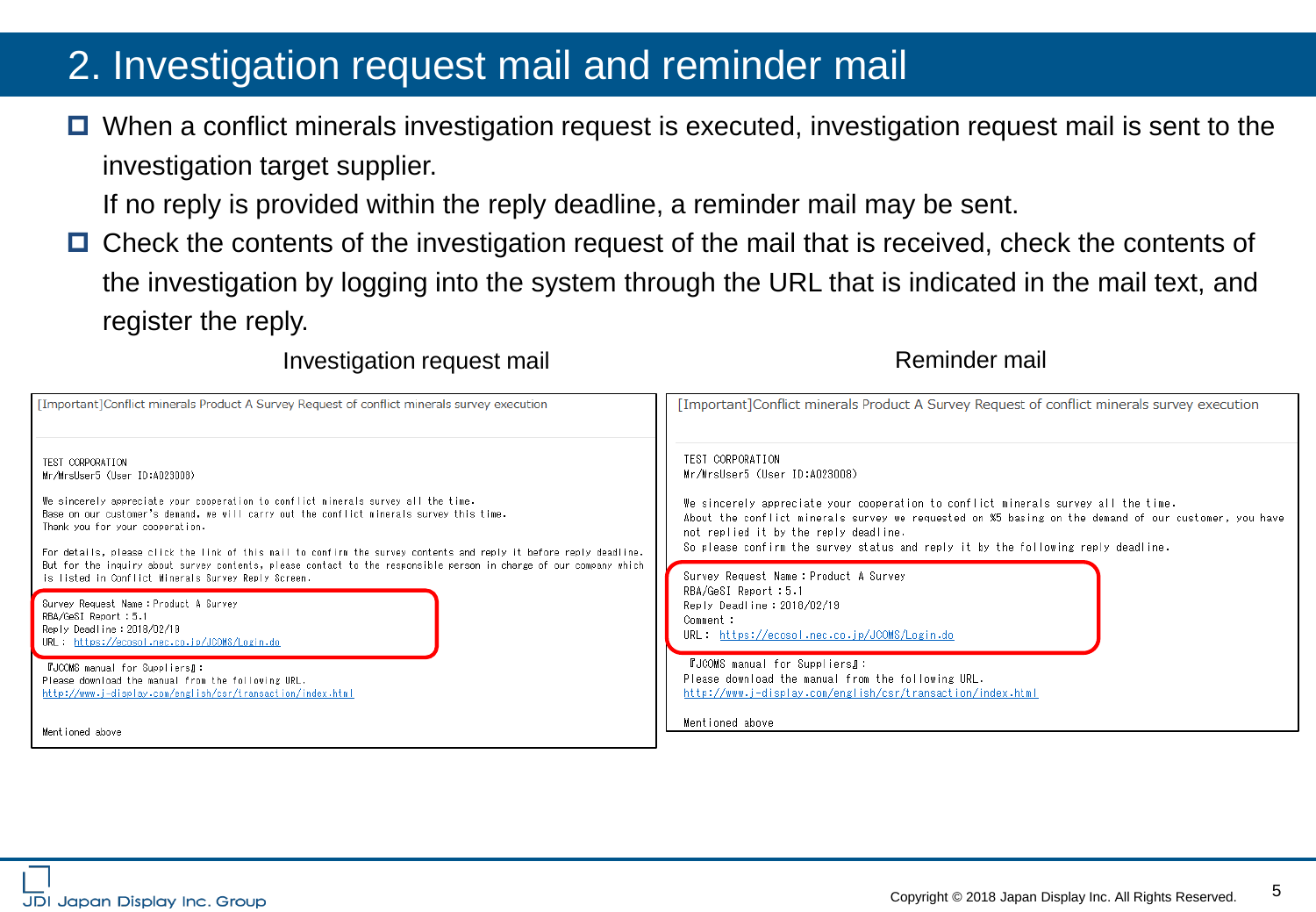# 3. Login/logout (1/2)

- □ Display the login screen by entering the following URL from the browser, enter your "User ID" and "Password", and log into the system by pressing the "Login" button.
	- URL : <https://ecosol.nec.co.jp/JCOMS/Login.do>
- $\Box$  If login fails six times, the User ID is locked and login is disabled. When User ID is locked, contact the following mail address to unlock the operation.

Contact mail address: jdi.csr-conflictminerals.zz@j-display.com

| $\equiv$          | <b>JCOMS (JAPAN DISPLAY CONFLICT MINERALS SURVEY)</b>                                       | ① 2015/10/23 14:53:05                                                   |
|-------------------|---------------------------------------------------------------------------------------------|-------------------------------------------------------------------------|
| <b>INFOMATION</b> | <b>LOGIN</b><br>UserID<br>Password<br>Language<br>DEFAULT <sup>[*</sup> ]<br>Reset<br>Login | Enter your "User ID" and<br>"Password" and press the<br>"Login" button. |
|                   |                                                                                             |                                                                         |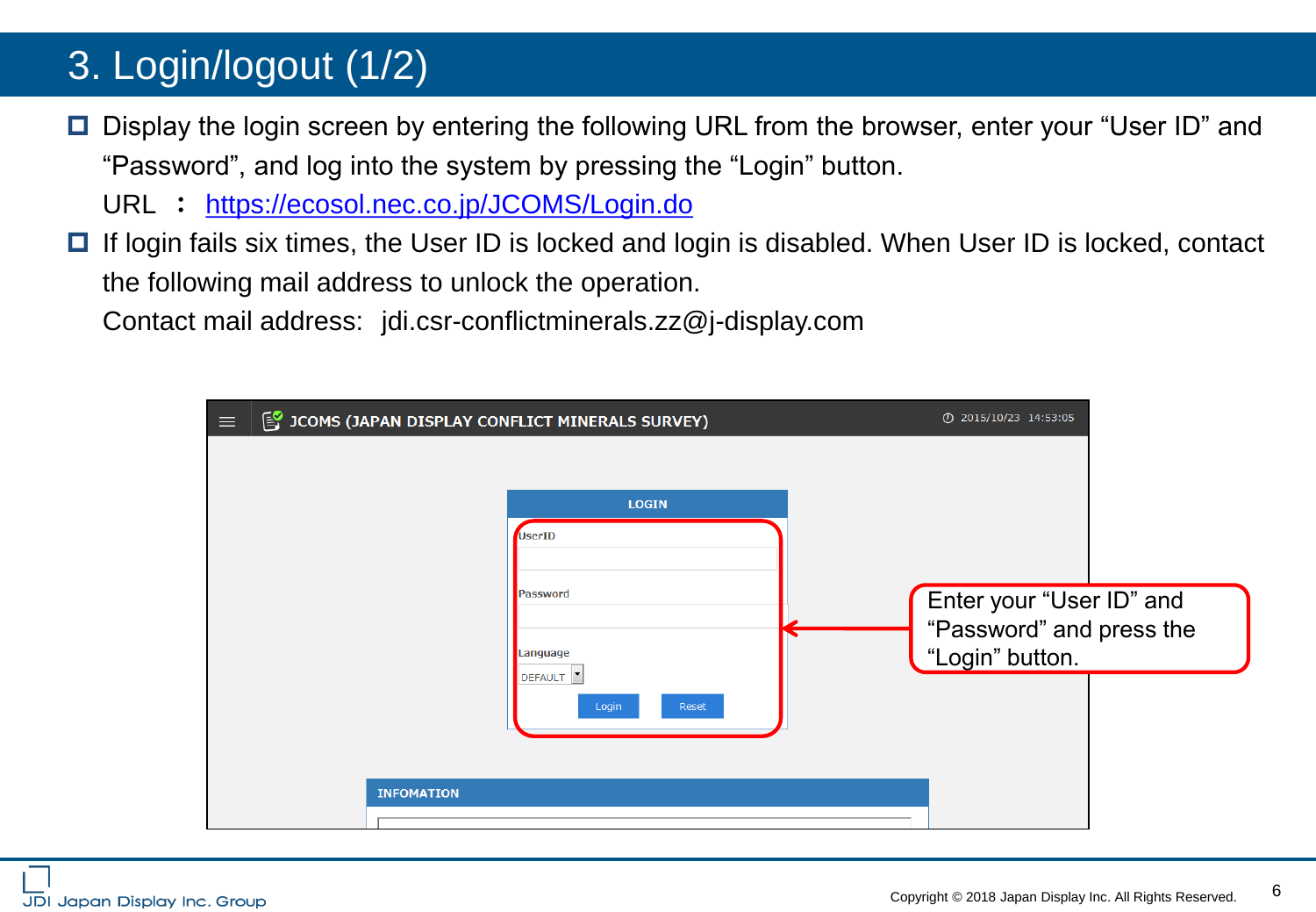### 3. Login/logout (2/2)

□ To log out of the system, press the "Logout" button at the top right corner of the screen.

| ≡                  | <b>S</b> JCOMS (JAPAN DISPLAY CONFLICT MINERALS SURVEY)<br>① 2015/10/23 15:02:00 |                               |                               |                |                               |                       | D                 |  |
|--------------------|----------------------------------------------------------------------------------|-------------------------------|-------------------------------|----------------|-------------------------------|-----------------------|-------------------|--|
|                    |                                                                                  |                               |                               |                |                               | Change language:      | <b>DEFAULT</b>    |  |
|                    | Q Narrowing search                                                               |                               |                               |                |                               |                       |                   |  |
| <b>SURVEY LIST</b> |                                                                                  |                               |                               |                |                               |                       |                   |  |
| <b>Status</b>      | Survey request name                                                              | <b>Request</b><br>part number | <b>Replied</b><br>part number |                | Survey request date           | <b>Reply deadline</b> | <b>Reply date</b> |  |
| unanswered         | Product D Survey                                                                 | 5                             |                               |                | Log out of the system by      |                       |                   |  |
| unanswered         | Conflict minerals survey(Remaining item registration)<br>Product B Survey        | $\mathbf{1}$                  |                               |                | pressing the "Logout" button. |                       |                   |  |
| answered           | Product B Survey                                                                 | $\overline{2}$                |                               | $\mathbf{1}$   | 2015/09/09                    | 2015/09/18            | 2015/09/09        |  |
| unanswered         | Conflict minerals survey(Remaining item registration)<br>Product A Survey        | $\mathbf{1}$                  |                               | $\overline{0}$ | 2015/09/09                    | 2015/09/18            |                   |  |
| answered           | Product A Survey                                                                 | $\overline{2}$                |                               | $\mathbf{1}$   | 2015/09/09                    | 2015/09/18            | 2015/09/09        |  |
| ancwered           | Conflict minerals survey(Remaining item registration)                            |                               |                               |                | 2015/09/07                    | 2015/09/07            | 2015/09/09        |  |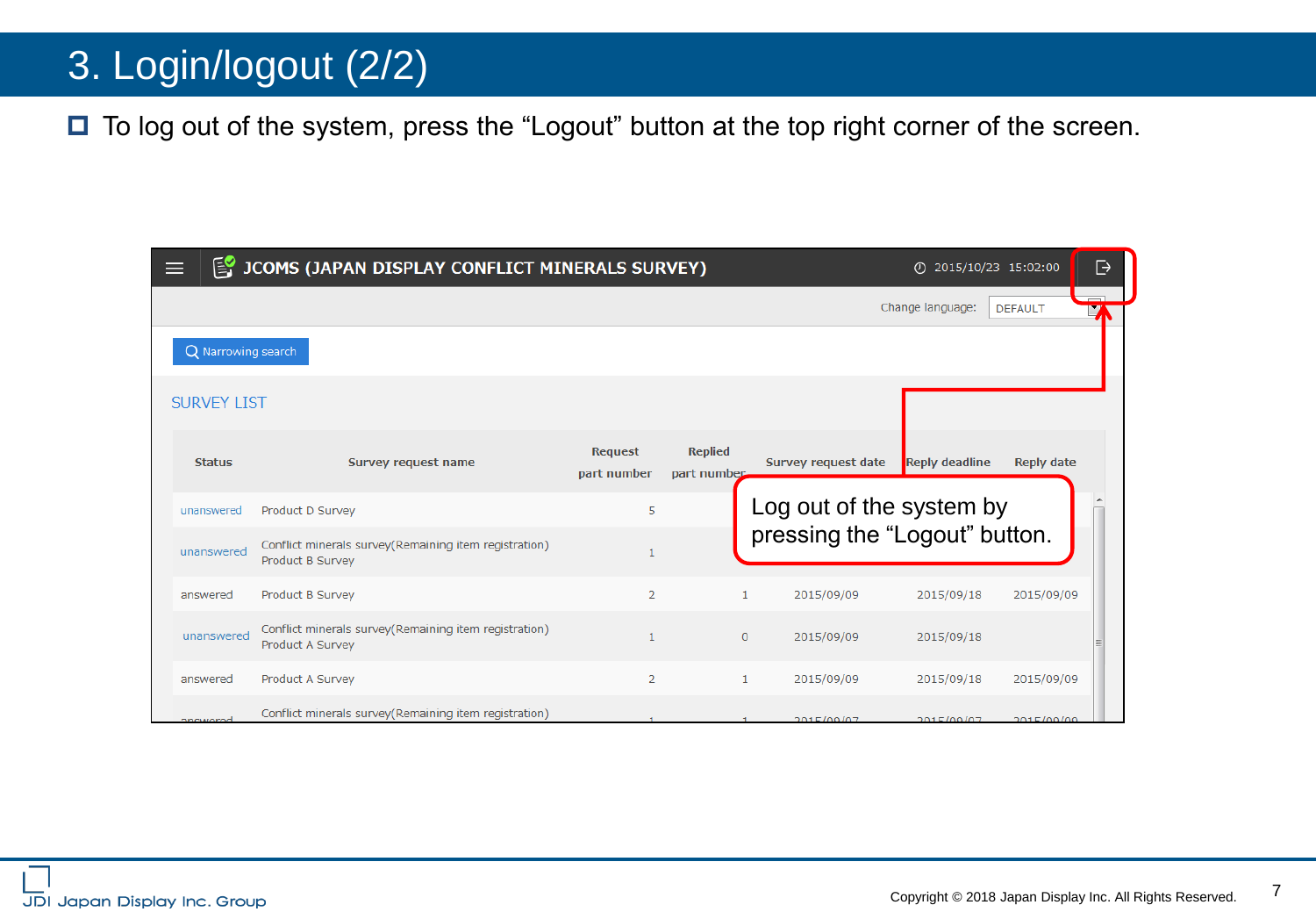### 4. Survey list and Narrowing search (1/2)

- □ After login, all the investigation results are displayed in the conflict minerals Survey list.
- □ Two statuses are available in the Survey list according to the reply status, "unanswered" and "answered ".

|                    | <b>JCOMS (JAPAN DISPLAY CONFLICT MINERALS SURVEY)</b><br>(0) 2015/10/23 15:02:00 |                               |                               |                     |                       |                   | D                   |  |
|--------------------|----------------------------------------------------------------------------------|-------------------------------|-------------------------------|---------------------|-----------------------|-------------------|---------------------|--|
|                    |                                                                                  |                               |                               |                     | Change language:      | <b>DEFAULT</b>    | $\vert \cdot \vert$ |  |
| Q Narrowing search |                                                                                  |                               |                               |                     |                       |                   |                     |  |
| <b>SURVEY LIST</b> |                                                                                  |                               |                               |                     |                       |                   |                     |  |
| <b>Status</b>      | Survey request name                                                              | <b>Request</b><br>part number | <b>Replied</b><br>part number | Survey request date | <b>Reply deadline</b> | <b>Reply date</b> |                     |  |
| unanswered         | Product D Survey                                                                 | 5                             | $\circ$                       | 2015/09/10          | 2015/09/18            |                   |                     |  |
| unanswered         | Conflict minerals survey(Remaining item registration)<br>Product B Survey        | $\mathbf{1}$                  | $\mathbf{0}$                  | 2015/09/09          | 2015/09/18            |                   |                     |  |
| answered           | Product B Survey                                                                 | $\overline{2}$                | $\mathbf{1}$                  | 2015/09/09          | 2015/09/18            | 2015/09/09        |                     |  |
| unanswered         | Conflict minerals survey(Remaining item registration)<br>Product A Survey        | 1                             | $\mathbf{0}$                  | 2015/09/09          | 2015/09/18            |                   |                     |  |
| answered           | Product A Survey                                                                 | $\overline{2}$                | 1                             | 2015/09/09          | 2015/09/18            | 2015/09/09        |                     |  |
| answered           | Conflict minerals survey(Remaining item registration)                            |                               |                               | 2015/09/07          | 2015/09/07            | 2015/09/09        |                     |  |

| <b>Status</b> | <b>Description</b>                                                                       |  |
|---------------|------------------------------------------------------------------------------------------|--|
| unanswered    | Investigation request for which no reply is registered for the investigation target part |  |
| answered      | Investigation request for which at least one reply for the requested part is registered  |  |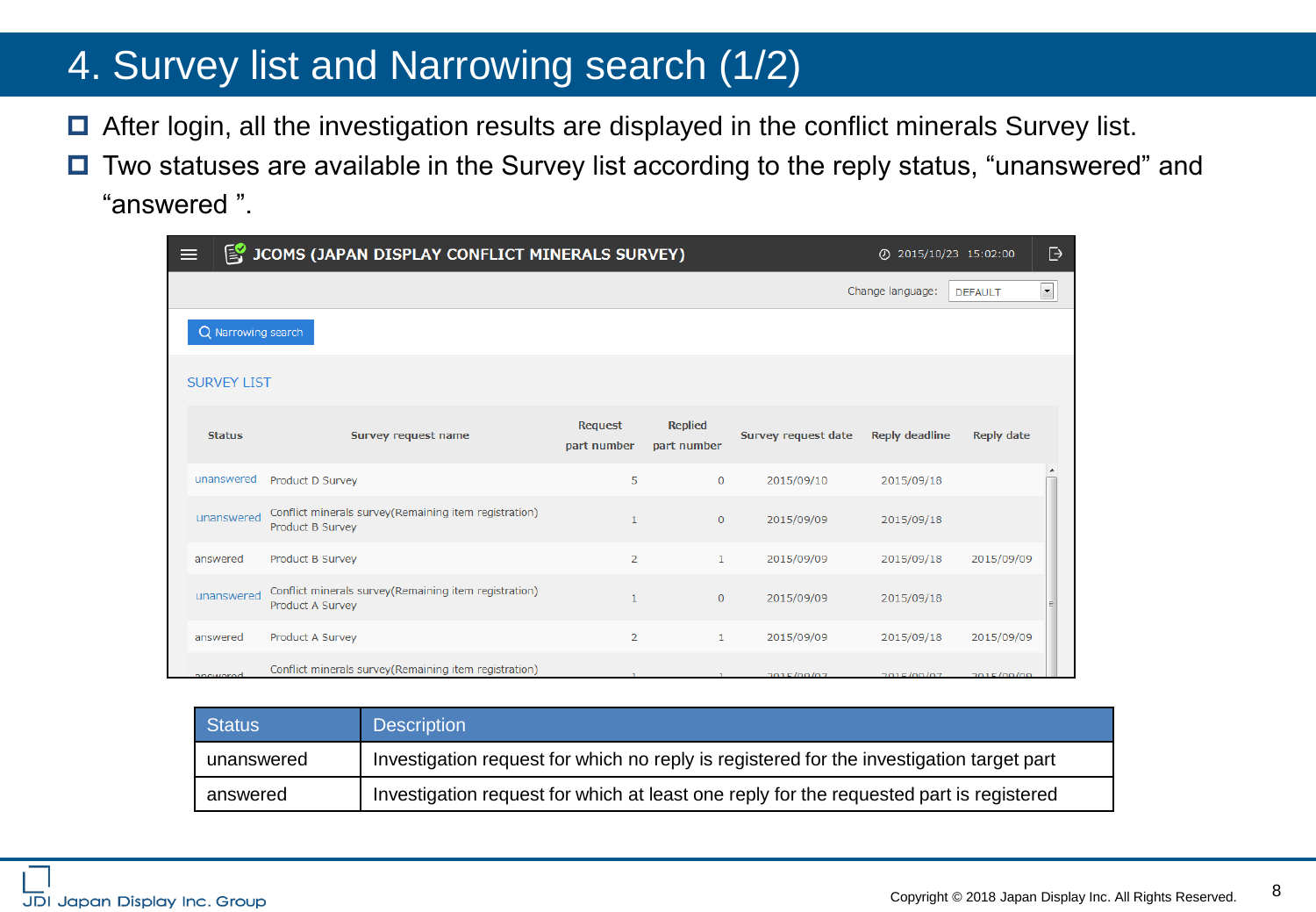### 4. Survey list and Narrowing search (2/2)

 $\Box$  To refine the investigation requests that are displayed, display the investigation search screen by pressing the "Narrowing search" button and perform search by entering search conditions.

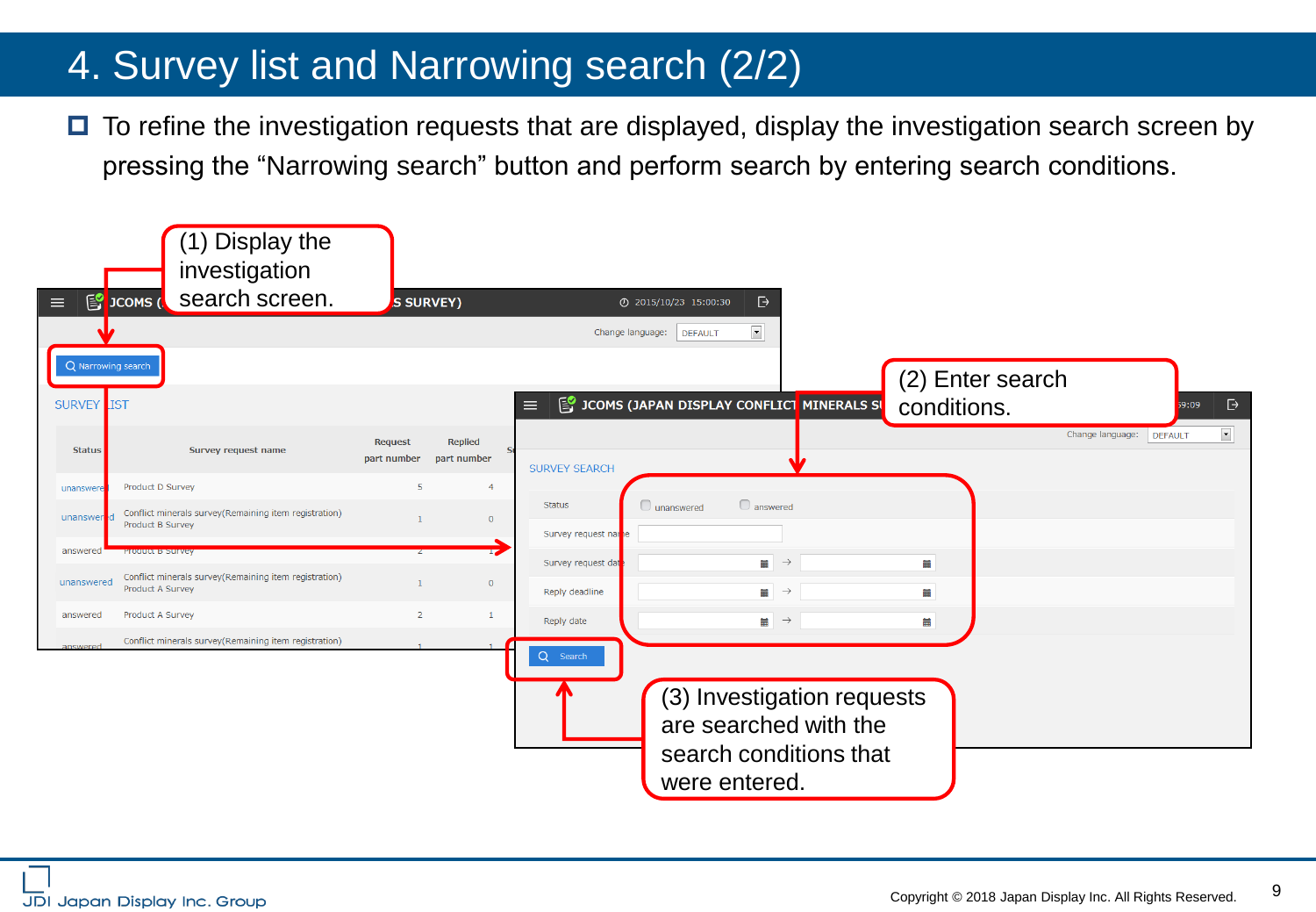### 5. Survey reply registration (1/8)

- □ Display the Survey reply registration screen to check the investigation request target part or to register the reply for the investigation.
- $\Box$  To display the Survey reply registration screen, click on the "unanswered" status in the Survey list.

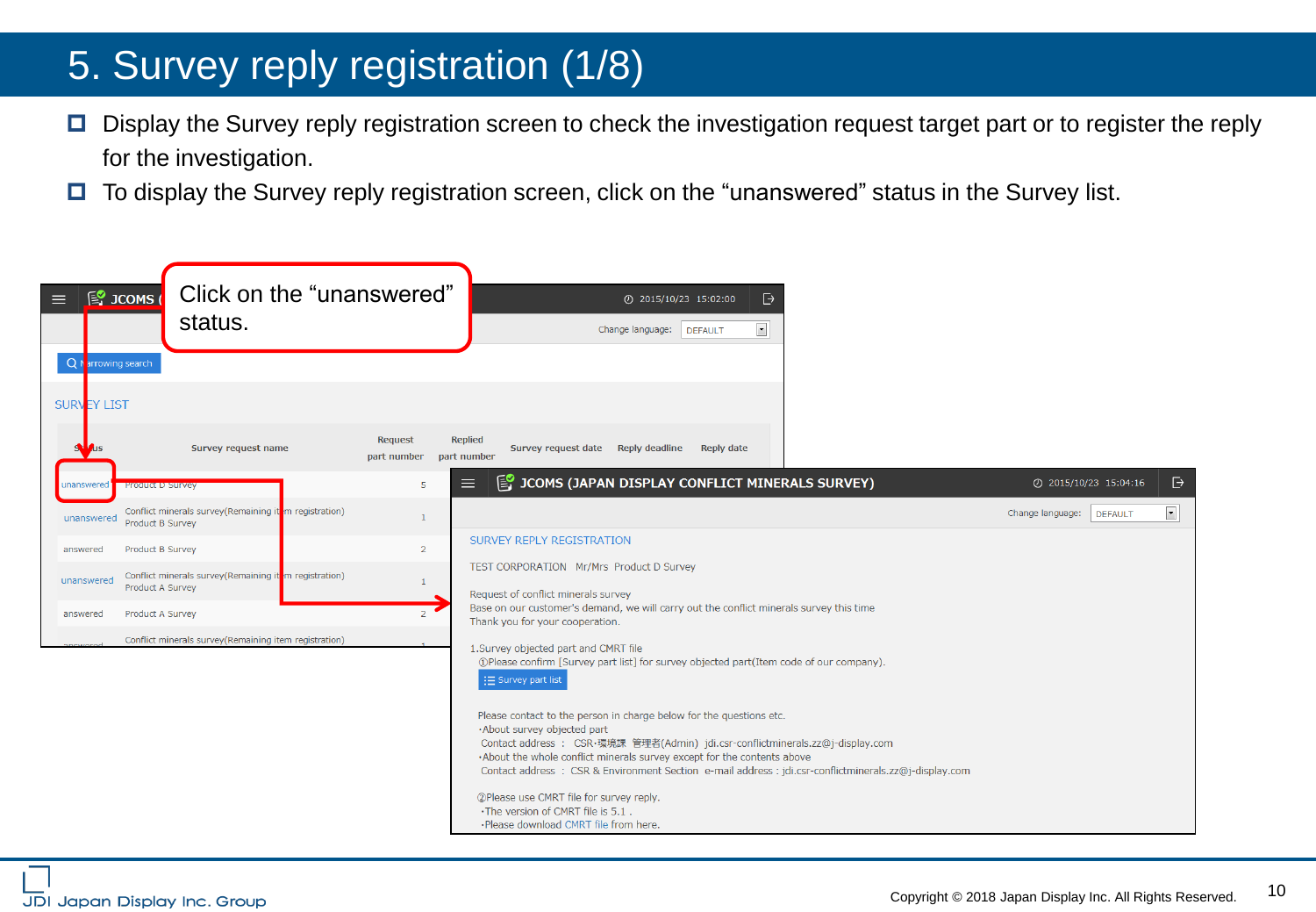### 5. Survey reply registration (2/8)

(1) Checking conflict minerals investigation target parts

- $\Box$  To reference investigation target parts, display an investigation part list by pressing the "Survey part list" button. Investigate the conflict minerals for the parts that are displayed and enter the item code of the reply target in the "Manufacturer's Product Number" of the "Survey part list " of the CMRT file.
- $\Box$  To return to the Survey reply registration screen, press the "Return to list screen" button.

| <b>EC 1COMC (14DAN DICDI AV CONFLICT MINERALS SURVEY)</b>                               |                                                                             |                  |                                                       | D<br>7 2015/10/23 15:04:16 |                                                                       |                          |                                                                    |
|-----------------------------------------------------------------------------------------|-----------------------------------------------------------------------------|------------------|-------------------------------------------------------|----------------------------|-----------------------------------------------------------------------|--------------------------|--------------------------------------------------------------------|
| Display the Survey part list.                                                           | $\equiv$                                                                    |                  | <b>JCOMS (JAPAN DISPLAY CONFLICT MINERALS SURVEY)</b> |                            | (7) 2015/10/23 15:07:01                                               | $\overline{\mathbb{P}}$  |                                                                    |
| TEST CORPORATION Mr/Mrs Product D Survey                                                |                                                                             |                  |                                                       |                            | Change language:   DEFAULT                                            | $\overline{\phantom{a}}$ |                                                                    |
| Request of conflict minerals survey<br>Base on our customer's demand, we will carry ou  | Return to survey reply screen                                               |                  |                                                       |                            |                                                                       |                          |                                                                    |
| Thank you for your cooperation.<br>1. Survey & cted part and CMRT file                  | <b>SURVEY PART LIST</b>                                                     |                  |                                                       |                            |                                                                       |                          |                                                                    |
| UPlease confirm [St] vey part list] for survey of<br>: Survey part list                 | Item code of our<br>company                                                 | <b>Item text</b> | Manufacturer Item No.                                 | Manufacturer               |                                                                       |                          |                                                                    |
| Please contact to the person in change below for<br>. About survey objected part        | M23000001                                                                   | Product 2-3-1    |                                                       |                            |                                                                       |                          |                                                                    |
| Contact address : CSR·環境課 管理者(Admin)<br>•About the whole conflict minerals urvey except | M23000002                                                                   | Product 2-3-2    |                                                       |                            | Completion required only if reporting level "Product (or List of Prod |                          |                                                                    |
| Contact address: CSR & Environment Section                                              | M23000003                                                                   | Product 2-3-3    |                                                       | cfsi                       |                                                                       |                          |                                                                    |
| 2 Please use CMRT file for survey reply.<br>· The version of CMRT file is 5.1.          | M23000004                                                                   | Product 2-3-4    |                                                       |                            | <b>Manufacturer's Product Number (*)</b>                              |                          | Click here to return to Decl<br><b>Manufacturer's Product Name</b> |
| . Please download CMRT file from here.                                                  | M23000005                                                                   | Product 2-3-5    |                                                       |                            |                                                                       |                          |                                                                    |
|                                                                                         | Enter in the "Manufacturer's product"<br>Number" of the "Survey part list". |                  |                                                       |                            |                                                                       |                          |                                                                    |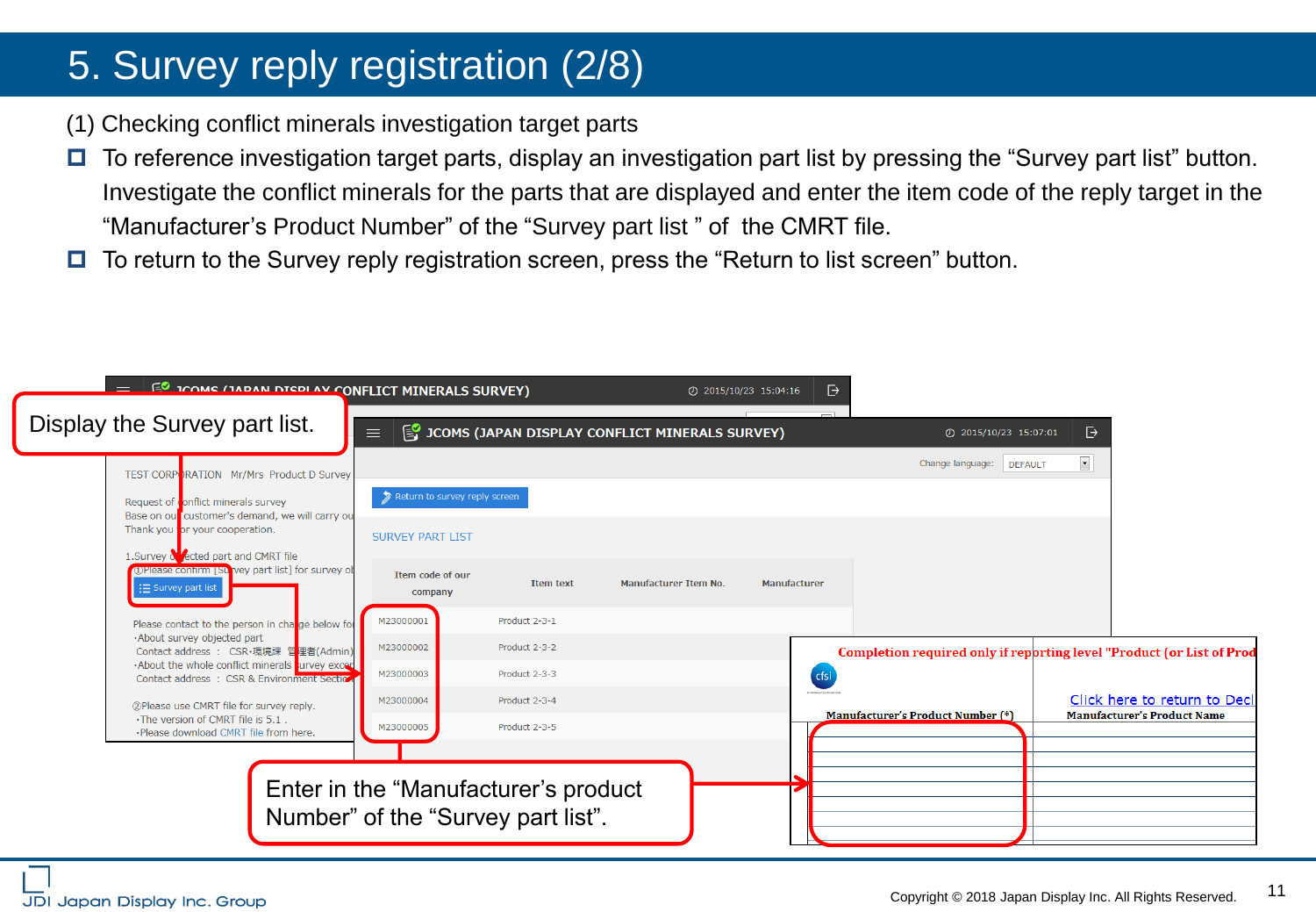### 5. Survey reply registration (3/8)

- (2) Downloading the CMRT file for reply and investigation related materials.
- □ Check the version of the CMRT file that is indicated in the Survey reply registration screen and download the CMRT file by clicking on "CMRT file".
- $\Box$  When investigation related materials are registered, download the investigation related materials by clicking on the file names.

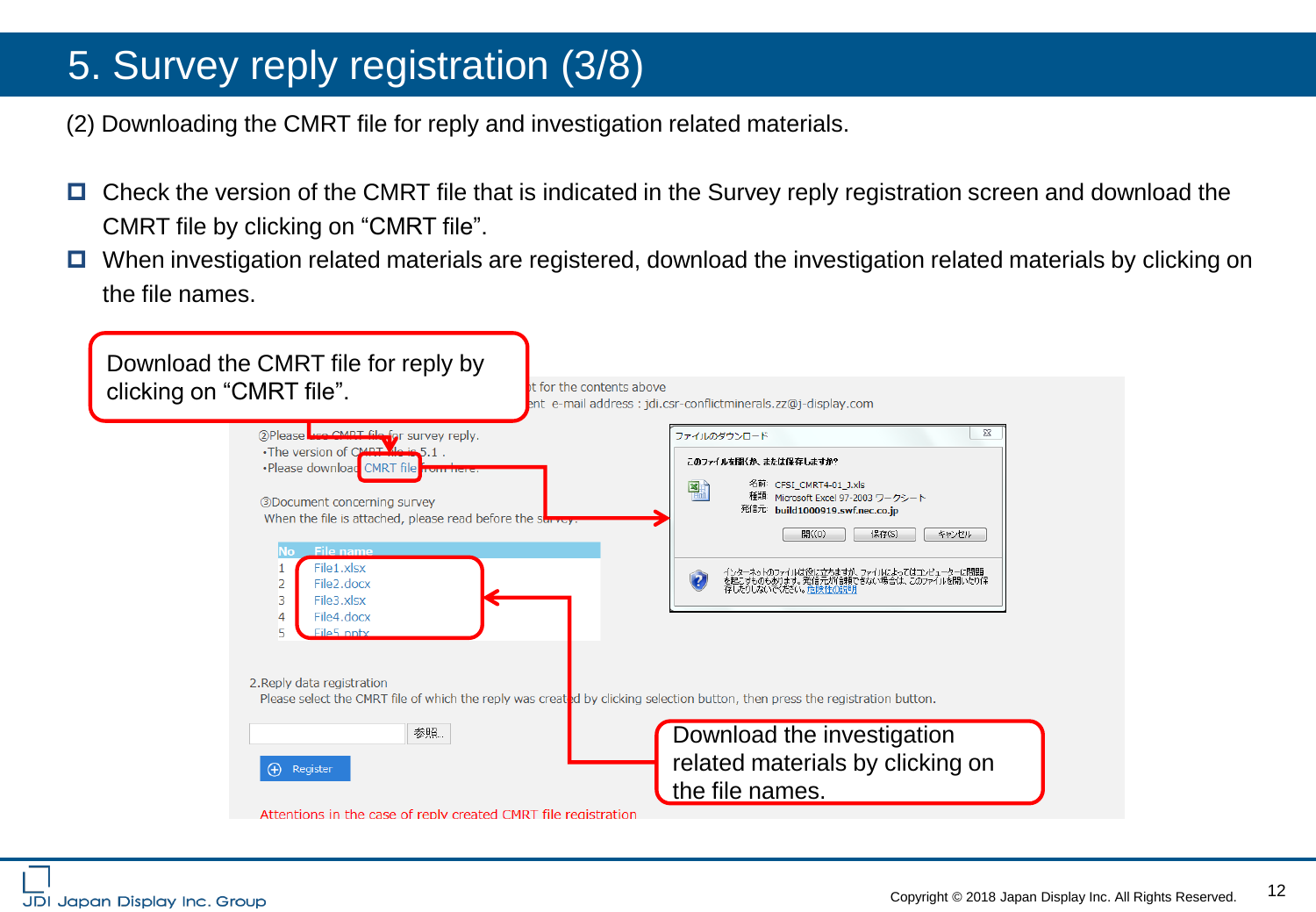### 5. Survey reply registration (4/8)

- (3) Registering reply data and checking the registration result
- $\Box$  To register a reply, select a reply CMRT file and press the "Register" button.
- When the reply contents contain an error, an error message is displayed at the bottom of the screen. Check the message contents, correct the reply contents, and re-register the reply CMRT file. Since the error message is cleared once the "Return to the list screen" button or the "Log out" button is pressed, make sure that the error message is recorded.

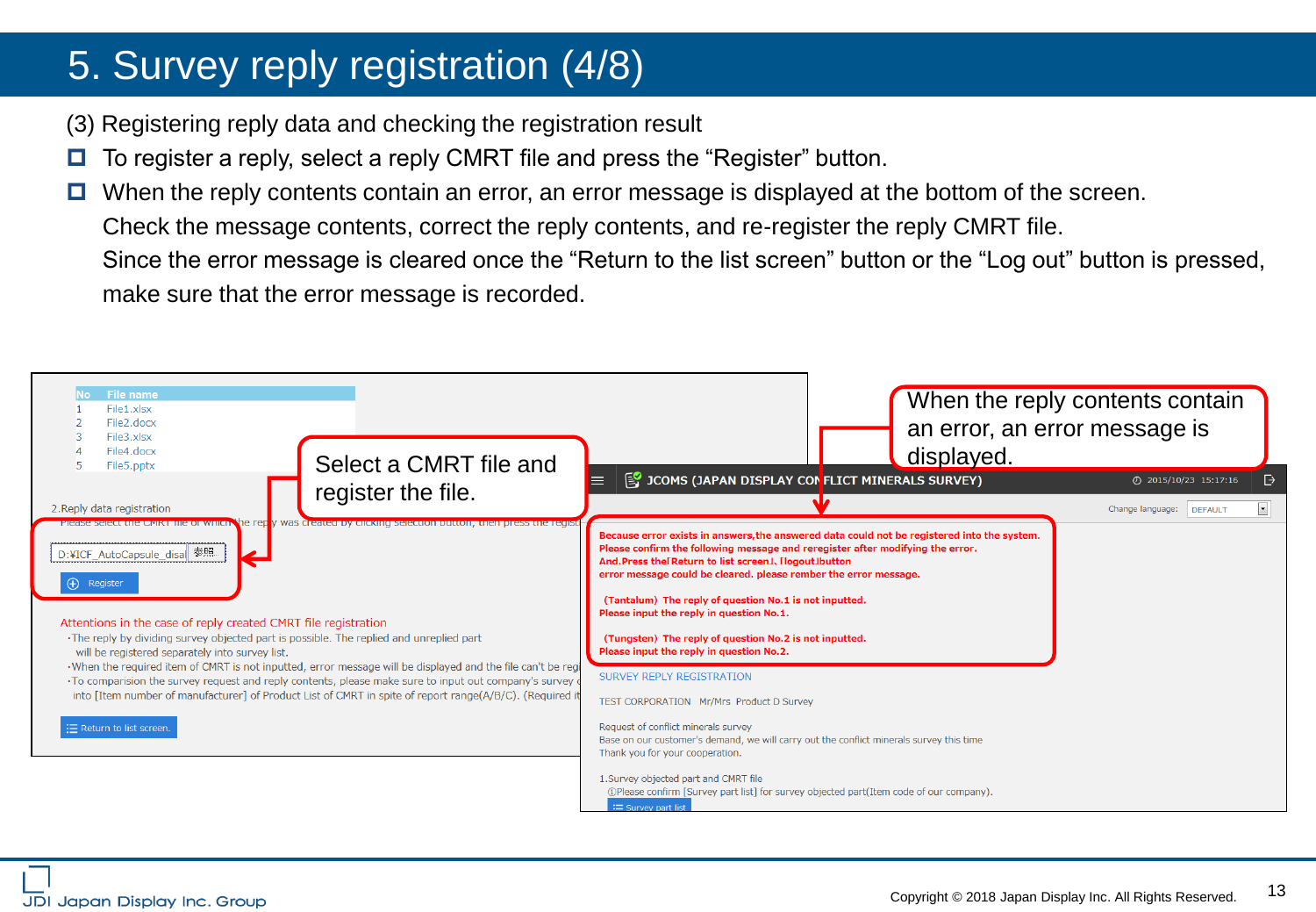### 5. Survey reply registration (5/8)

### List of CMRT file checking contents and error messages (1/3)

| <b>No</b>         | Classification              | <b>Checking contents</b>                                                                                     | Error message                                                                                                                                                                                                                         |
|-------------------|-----------------------------|--------------------------------------------------------------------------------------------------------------|---------------------------------------------------------------------------------------------------------------------------------------------------------------------------------------------------------------------------------------|
| $\mathbf{1}$      | File format checking        | The file extension is not "xls" or "xlsx".                                                                   | The file format is not EXCEL.<br>Please register EXCEL file.                                                                                                                                                                          |
| $\overline{2}$    | File format checking        | The file cannot be fetched.                                                                                  | Password has been set to the file or the file is not EXCEL file.<br>Please release the file password or register the EXCEL file.                                                                                                      |
| 3                 | Version checking            | version at reply are different.                                                                              | The CMRT version at investigation request and the CMRT The CMRT version <sup>[</sup> -- ]at the time of survey request differs from the version of the replied CMRT file.<br>Please reply with CMRT version [-- ].                    |
| $\overline{4}$    | Sheet structure<br>checking | A sheet other than the standard sheets exists.                                                               | The sheet which not belong to standard sheet (Revision, Instructions, Definitions, Declaration, Smelter<br>List, Standard Smelter Names, Checker, Product List) exist.<br>Please delete the sheet which not belong to standard sheet. |
| 5                 | Sheet structure<br>checking | A "Declaration" sheet does not exist.                                                                        | There is no [Declaration]sheet.<br>Please add [Declaration]sheet.                                                                                                                                                                     |
| 6                 | Sheet structure<br>checking | A "Smelter List" sheet does not exist.                                                                       | There is no [Smelter List]sheet.<br>Please add [Smelter List]sheet.                                                                                                                                                                   |
| $\overline{7}$    | Sheet structure<br>checking | A "Product List" sheet does not exist.                                                                       | There is no [ProductList]sheet.<br>Please add [ProductList]sheet.                                                                                                                                                                     |
| 8                 | Mandatory checking          | Company information (*specified item) is not input in the<br>"Declaration" sheet.                            | The required item of company information in [Declaration]sheet is not inputted.<br>Please input the required item.                                                                                                                    |
| 9                 | Mandatory checking          | (Metal) has not been input in question No.1 of the<br>"Declaration" sheet.                                   | (MEtal) The reply of question No.1 is not inputted.<br>Please input the reply in question No.1.                                                                                                                                       |
|                   | 10 Mandatory checking       | (Metal) has not been input in question No.2 of the<br>"Declaration" sheet.                                   | (Metal) The reply of question No.2 is not inputted.<br>Please input the reply in question No.2.                                                                                                                                       |
| 11                | Mandatory checking          | The reply for question No.1 or question No.2 of (Metal) is<br>"YES" and no reply is input for question No.3. | (Metal) The reply of question No.3 is required in the case of the metal that the reply of question No.1 or<br>question No.2 is "YES".<br>Please input the reply in question No.3.                                                     |
| $12 \overline{ }$ | Mandatory checking          | The reply for question No.1 or question No.2 of (Metal) is<br>"YES" and no reply is input for question No.4. | (Metal) The reply of question No.4 is required in the case of the metal that the reply of question No.1 or<br>question No.2 is "YES".<br>Please input the reply in question No.4.                                                     |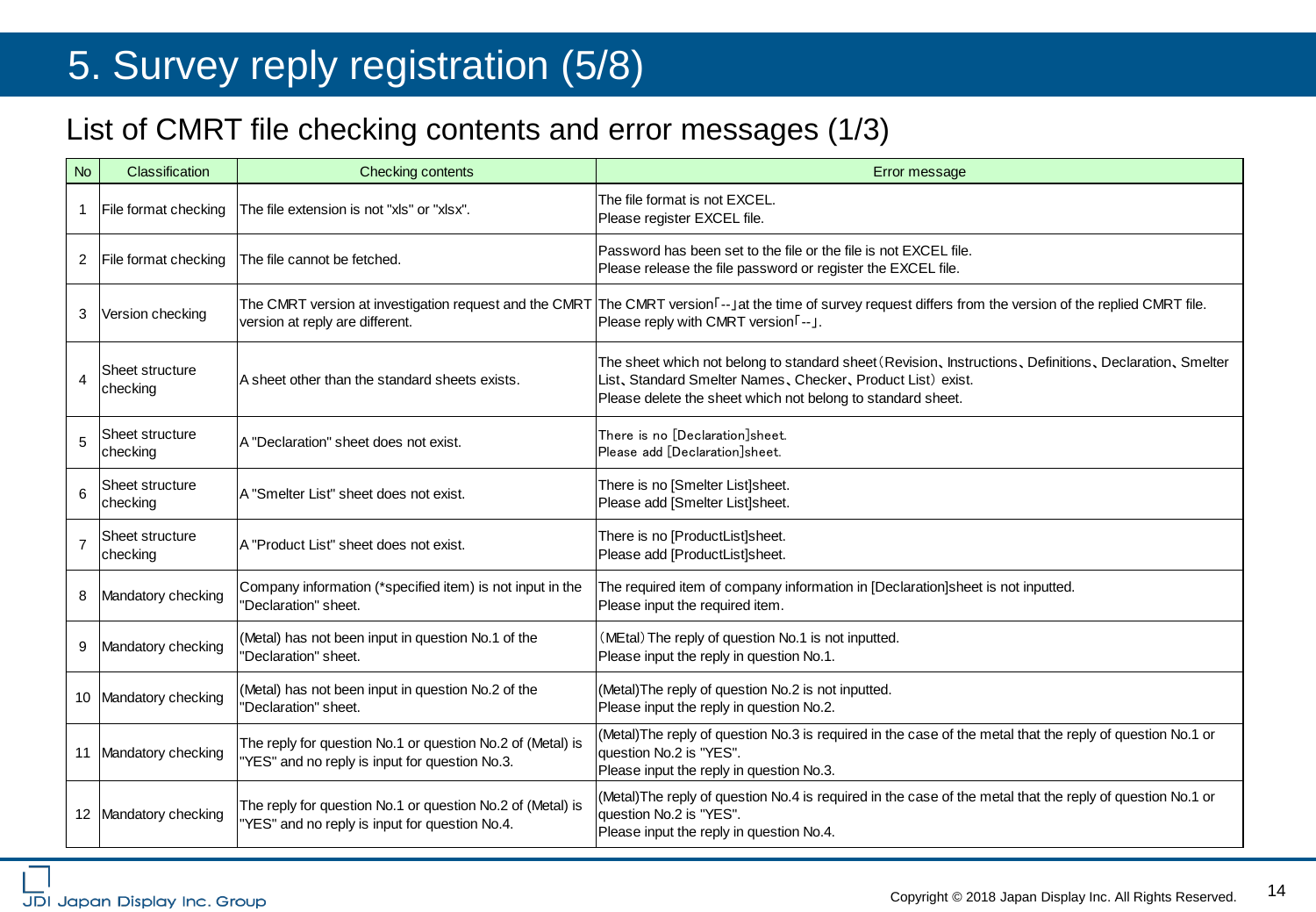### 5. Survey reply registration (6/8)

### List of CMRT file checking contents and error messages (2/3)

| <b>No</b> | Classification        | <b>Checking contents</b>                                                                                                              | Error message                                                                                                                                                                        |
|-----------|-----------------------|---------------------------------------------------------------------------------------------------------------------------------------|--------------------------------------------------------------------------------------------------------------------------------------------------------------------------------------|
|           | 13 Mandatory checking | The reply for question No.1 or question No.2 of (Metal) is<br>'YES" and no reply is input for question No.5.                          | (Metal) The reply of question No.5 is required in the case of the metal that the reply of question No.1 or<br>question No.2 is "YES".<br>Please input the reply in question No.5.    |
|           | 14 Mandatory checking | The reply for question No.1 or question No.2 of (Metal) is<br>'YES" and no reply is input for question No.6.                          | (Metal)The reply of question No.6 is required in the case of the metal that the reply of question No.1 or<br>question No.2 is "YES".<br>Please input the reply in question No.6.     |
|           | 15 Mandatory checking | The reply for question No.1 or question No.2 of (Metal) is<br>'YES" and no reply is input for question No.7.                          | (Metal)The reply of question No.7 is required in the case of the metal that the reply of question No.1 or<br>question No.2 is "YES".<br>Please input the reply in question No.7.     |
|           | 16 Mandatory checking | The reply for question No.1 or question No.2 of the<br>"Declaration" sheet is "YES" and no replies are input for<br>questions A to J. | The reply of question A~J is required in the case that there is "YES" in the reply of question No.1 or<br>question No.2.<br>Please input the reply in question $A \sim J$ .          |
|           | 17 Mandatory checking | The reply for question B of the "Declaration" sheet is<br>"YES" and there is no entry in the remarks column.                          | URL needs to be inputted in note column of question B when the question B is "YES".<br>Please input URL in note column of question B.                                                |
|           | 18 Mandatory checking | The reply for question No.1 or question No.2 of (Metal) is<br>"No" and reply is input for question No.3.                              | (Metal) The reply of question No.3 is unnecessary in the case of the metal that the reply of question No.1<br>or question No.2 is "No".<br>Please delete the reply in question No.3. |
|           | 19 Mandatory checking | The reply for question No.1 or question No.2 of (Metal) is<br>"No" and reply is input for question No.4.                              | (Metal) The reply of question No.3 is unnecessary in the case of the metal that the reply of question No.1<br>or question No.2 is "No".<br>Please delete the reply in question No.4. |
|           | 20 Mandatory checking | The reply for question No.1 or question No.2 of (Metal) is<br>"No" and reply is input for question No.5.                              | (Metal) The reply of question No.3 is unnecessary in the case of the metal that the reply of question No.1<br>or question No.2 is "No".<br>Please delete the reply in question No.5. |
| 21        | Mandatory checking    | The reply for question No.1 or question No.2 of (Metal) is<br>"No" and reply is input for question No.6.                              | (Metal)The reply of question No.3 is unnecessary in the case of the metal that the reply of question No.1<br>or question No.2 is "No".<br>Please delete the reply in question No.6.  |
|           | 22 Mandatory checking | The reply for question No.1 or question No.2 of (Metal) is<br>"No" and reply is input for question No.7.                              | (Metal) The reply of question No.3 is unnecessary in the case of the metal that the reply of question No.1<br>or question No.2 is "No".<br>Please delete the reply in question No.7. |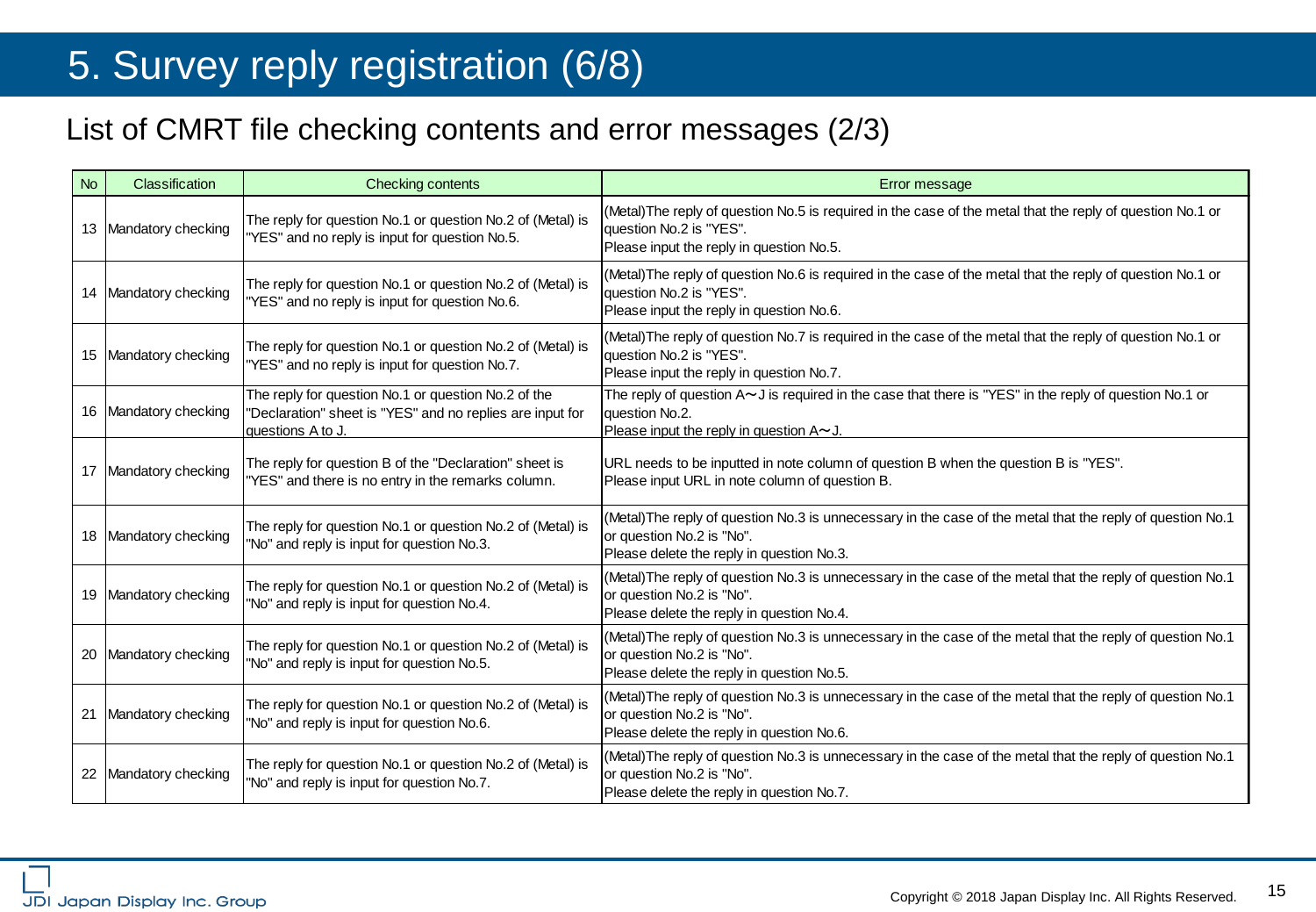### 5. Survey reply registration (7/8)

### List of CMRT file checking contents and error messages (3/3)

| <b>No</b> | <b>Classification</b> | Checking contents                                                                                                                                                          | Error message                                                                                                                                                                                       |
|-----------|-----------------------|----------------------------------------------------------------------------------------------------------------------------------------------------------------------------|-----------------------------------------------------------------------------------------------------------------------------------------------------------------------------------------------------|
|           | 23 Mandatory checking | The reply for question No.1 or question No.2 of (Metal) in<br>the "Declaration" sheet is "YES" and the metal for which<br>"YES" is replied in "Smelter List" is not input. | (Metal)[Smelter List] is required to be inputted in the case of the metal that the reply of question No.1 or<br>question No.2 is "YES".<br>Please input the objected metal in [Smelter List].       |
|           | 24 Mandatory checking | The reply for question No.1 or question No.2 of (Metal) in<br>the "Declaration" sheet is "No" and the metal for which<br>"No" is replied in "Smelter List" is not input.   | ((Metal)The entry of [Smelter List] is unnecessary in the case of the metal that the reply of question No.1<br>or question No.2 is "No".<br>Please delete the objected metal from [Smelter List].   |
|           | 25 Mandatory checking | A mandatory item (*specified item) is not input in the<br>'Smelter List" sheet.                                                                                            | The required item of refiner in [Smelter List]sheet is not inputted. (the row of $X$ )<br>Please input the required item of refiner.                                                                |
|           | 26 Mandatory checking | An inapplicable mineral (metal name) is input in the<br>'Smelter List" sheet.                                                                                              | The metal which is not applicable is inputted in [Smelter List]sheet.<br>Please delete the metal which is not applicable from [Smelter List]sheet.                                                  |
|           | 27 Mandatory checking | A "manufacturer product number" is not input in the<br>"Product List" sheet.                                                                                               | [Product List]sheet is required to be inputted.<br>Please input the objected survey item in [Item number of manufacturer]column of [Product List]sheet.                                             |
|           | 28 Master checking    | The product number that is input in the "Product List" is<br>not included in the investigation target parts.                                                               | he item which is not the objected survey item is contained in [Product List]sheet.<br>Please confirm the fitem number of manufacturer and delete the item which is not the objected survey<br>item. |
| 29        | Master checking       | The combination of the "Metal" and the "refiner reference<br>table" in the "Smelter List" sheet is incorrect (the color of<br>the "Metal" cell is red).                    | The combination of [Metal] and [Refiner reference table] in [Smelter List]sheet is incorrect.<br>Please<br>select the right combination of [Metal] and [Refiner reference table].                   |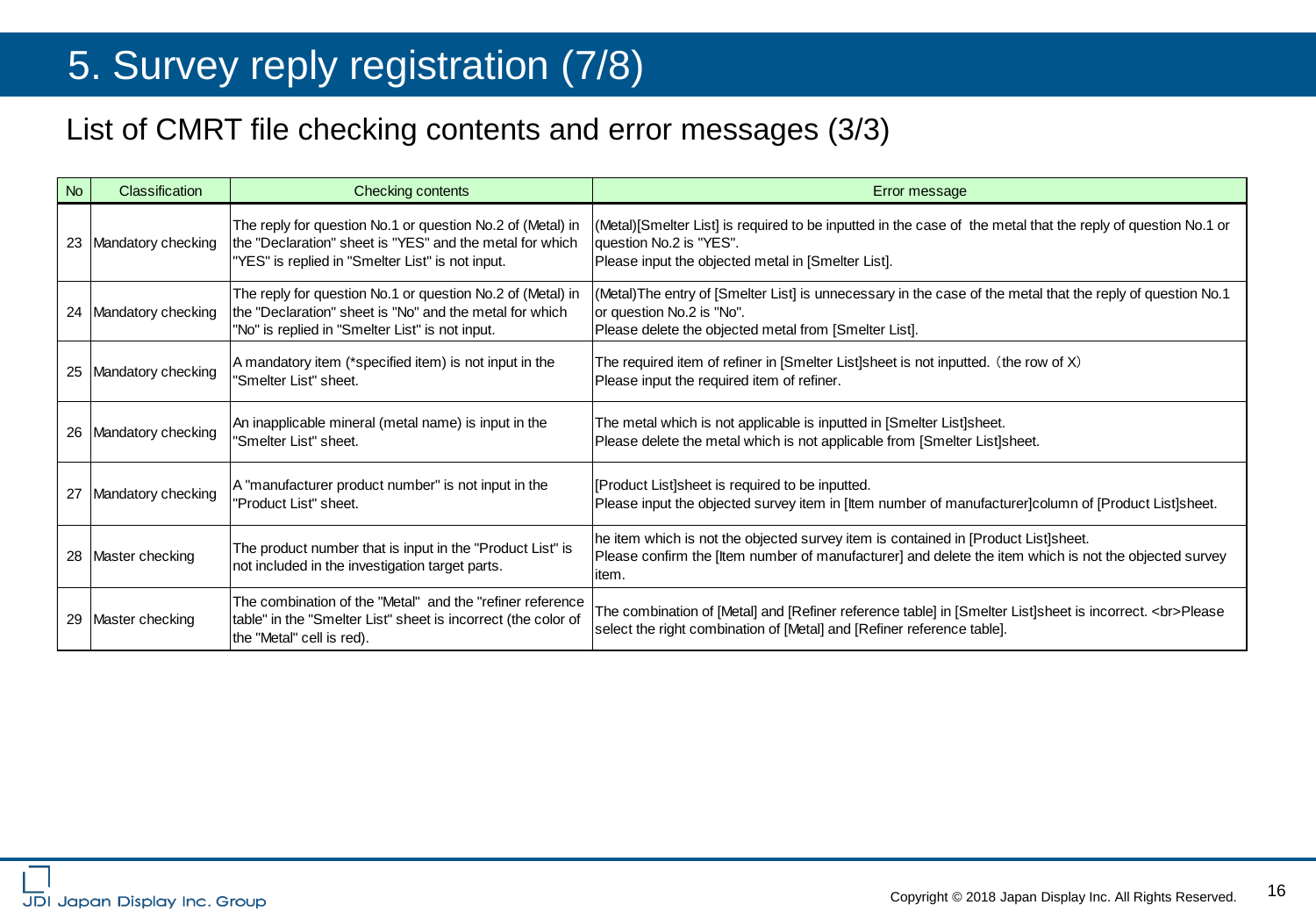### 5. Survey reply registration (8/8)

- $\Box$  When a reply is registered, the message after registration varies depending on the number of parts for which replies are provided.
- $\Box$  When a reply is provided for some of the parts to be investigated, the investigation request with reply registered is set to the "answered " status. However, since the parts of no reply are registered as the investigation request with "unanswered " in the investigation reply name of "Conflict minerals survey(Remaining item registration)", the replies of the remaining items must be reregistered on the Survey reply registration screen.



#### **JDI Japan Display Inc. Group**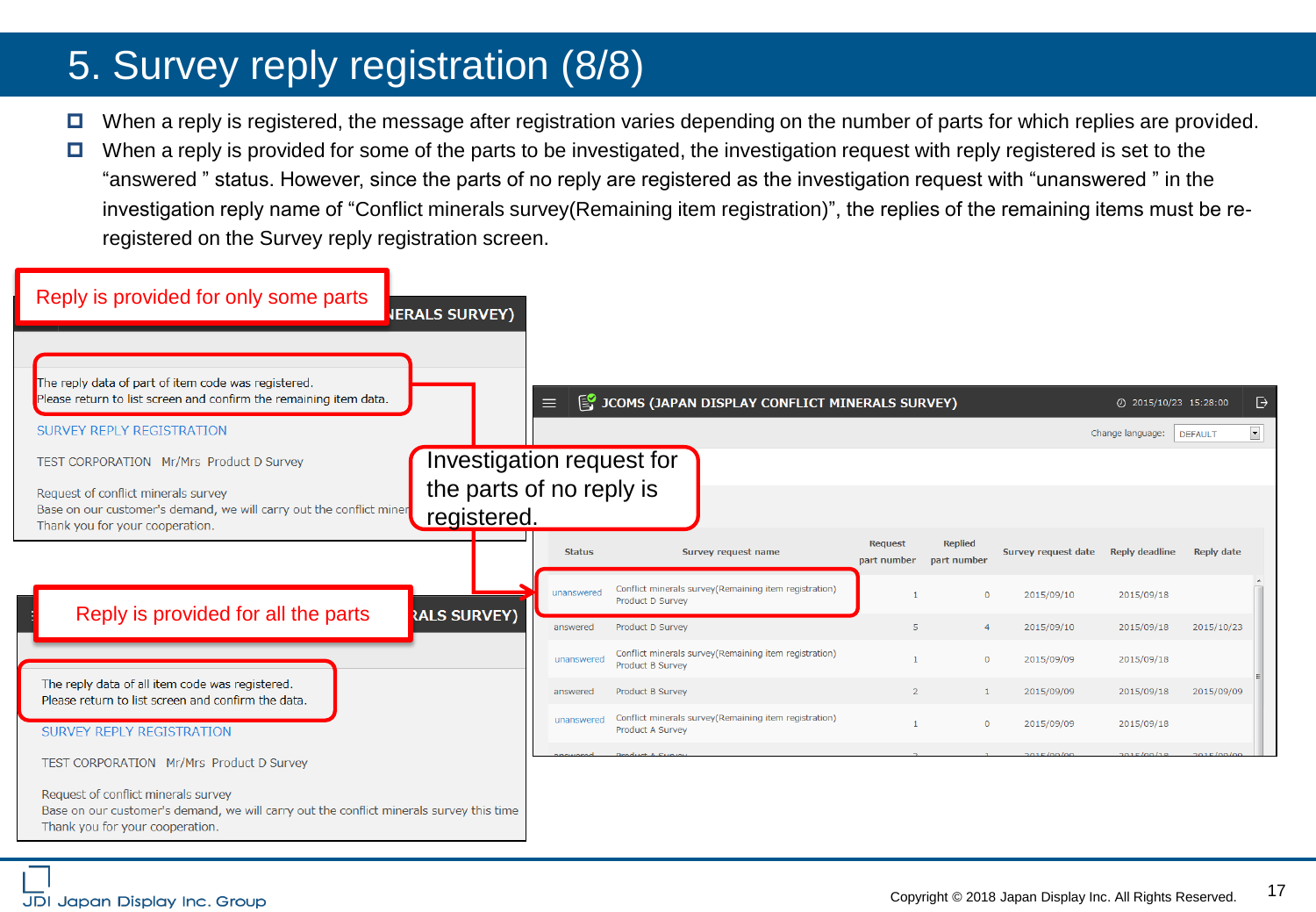### 6. ID issuing notification mail and ID re-issuing notification mail

- When a user of the conflict minerals investigation system (JCOMS) is registered, ID issuing notification mail with the user ID and the password that are used by the system is sent. Log into the system by using the user ID and the password that are indicated in the mail on the login screen.
- $\Box$  When the user ID is reset or a password is set again since the password was forgotten, ID re-issuing notification mail is sent.

ID issuing notification mail **ID** re-issuing notification mail

| [Important] Conflict minerals Contact for ID information                                                                                                                       | [Important]Conflict minerals Re-contact for ID information                                                                     |
|--------------------------------------------------------------------------------------------------------------------------------------------------------------------------------|--------------------------------------------------------------------------------------------------------------------------------|
| Mr/MrsUser5<br>Thank you for applying [JAPAN DISPLAY CONFLICT MINERALS SURVEY (JCOMS)].<br>As the application has completed, we would like to inform you about ID information. | Mr/MrsUser5<br>We would like to cotact you again about the ID information of [JAPAN DISPLAY CONFLICT MINERALS SURVEY (JCOMS)]. |
| User ID:A023008                                                                                                                                                                | User ID: 4023008                                                                                                               |
| Password: Glb3VHBq                                                                                                                                                             | Password: T4Aw2IM7                                                                                                             |
| URL: https://ecosol.nec.co.jp/JCOMS/Login.do                                                                                                                                   | URL: https://ecosol.nec.co.jp/JCOMS/Login.do                                                                                   |
|                                                                                                                                                                                |                                                                                                                                |
| Mentioned above                                                                                                                                                                | Mentioned above                                                                                                                |
| Japan Display Inc.                                                                                                                                                             | Japan Display Inc.                                                                                                             |
| General Affairs Department CSR & Environment Section.                                                                                                                          | General Affairs Department CSR & Environment Section.                                                                          |
| Besides if you have any confusion about conflict minerals, please contact to the e-mail address for inquiry below.                                                             | Besides if you have any confusion about conflict minerals, please contact to the e-mail address for inquiry below.             |
| E-mail address for conflict minerals related inquiry: jdi.csr-conflictminerals.zz@j-display.com                                                                                | E-mail address for conflict minerals related inquiry: jdi.csr-conflictminerals.zz@j-display.com                                |
| This e-mail is sent from the system automatically.                                                                                                                             | This e-mail is sent from the system automatically.                                                                             |
| Please note that we'll not be able to reply your inquiries even if you reply to this address.                                                                                  | Please note that we'll not be able to reply your inquiries even if you reply to this address.                                  |